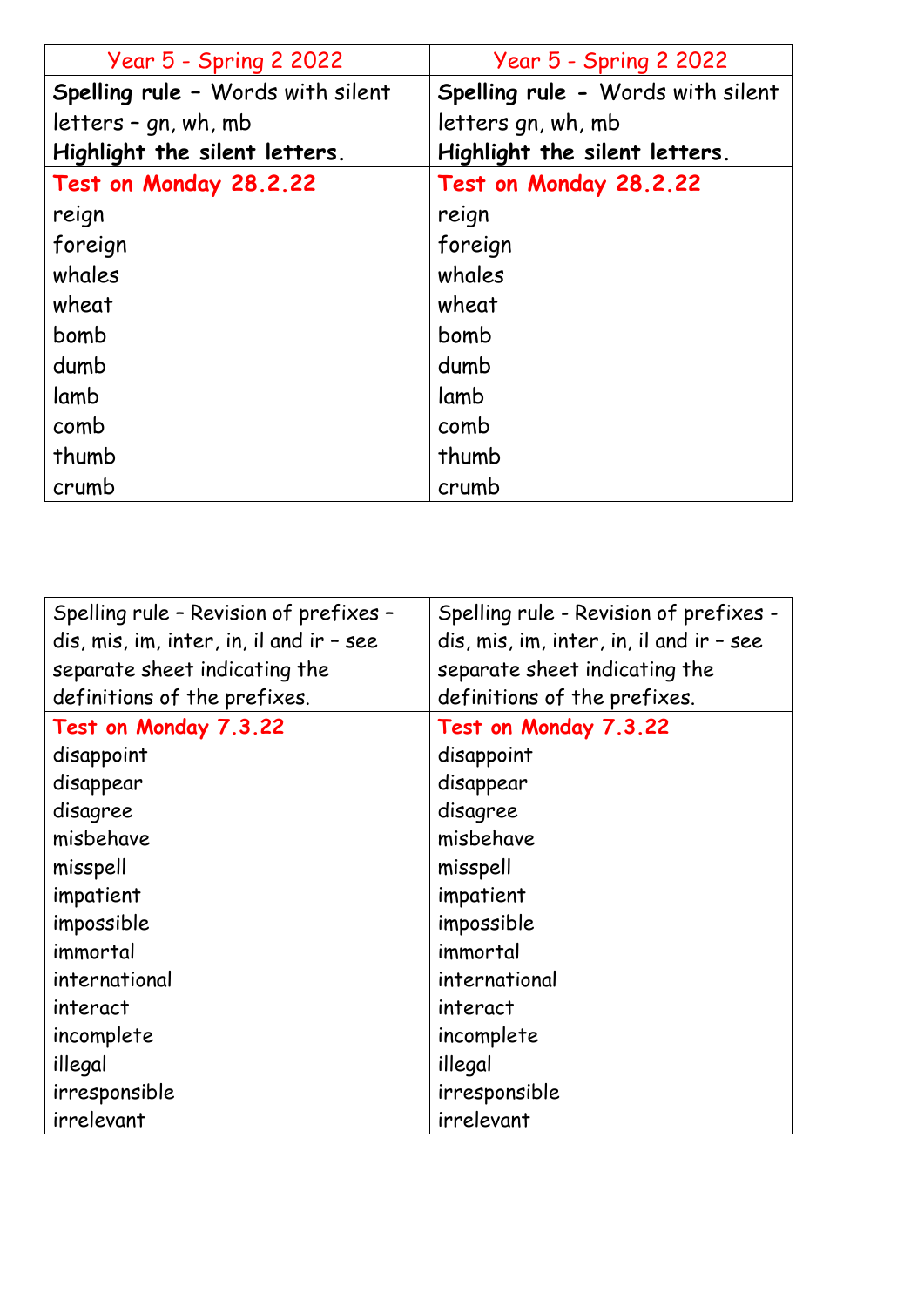| Spelling rule - converting nouns and<br>adjectives into verbs using the<br>suffixes ate, ise, en and ify. Learn<br>both the noun and the verb for each<br>word. | Spelling rule - converting nouns and<br>adjectives into verbs using the<br>suffixes ate, ise, en and ify. Learn<br>both the noun and the verb for each<br>word. |
|-----------------------------------------------------------------------------------------------------------------------------------------------------------------|-----------------------------------------------------------------------------------------------------------------------------------------------------------------|
| Test on Monday 14.3.22                                                                                                                                          | Test on Monday 14.3.22                                                                                                                                          |
| active - activate                                                                                                                                               | active - activate                                                                                                                                               |
| communication - communicate                                                                                                                                     | communication - communicate                                                                                                                                     |
| demonstration - demonstrate                                                                                                                                     | demonstration - demonstrate                                                                                                                                     |
| apology - apologise                                                                                                                                             | apology - apologise                                                                                                                                             |
| advert - advertise                                                                                                                                              | advert - advertise                                                                                                                                              |
| category - categorise                                                                                                                                           | category - categorise                                                                                                                                           |
| deep - deepen                                                                                                                                                   | deep - deepen                                                                                                                                                   |
| short - shorten                                                                                                                                                 | short - shorten                                                                                                                                                 |
| height - heighten                                                                                                                                               | height - heighten                                                                                                                                               |
| pure - purify                                                                                                                                                   | pure - purify                                                                                                                                                   |
| simple - simplify                                                                                                                                               | $simple$ - simplify                                                                                                                                             |
| satisfaction - satisfy                                                                                                                                          | satisfaction - satisfy                                                                                                                                          |

| Spelling rule - Homophones and | Spelling rule - Homophones and |
|--------------------------------|--------------------------------|
| near-homophones.               | near-homophones.               |
| Test on Monday 21.3.22         | Test on Monday 21.3.22         |
| aisle                          | aisle                          |
| isle                           | isle                           |
| altar                          | altar                          |
| alter                          | alter                          |
| bridal                         | bridal                         |
| bridle                         | bridle                         |
| cereal                         | cereal                         |
| serial                         | serial                         |
| draft                          | draft                          |
| draught                        | draught                        |
| compliment                     | compliment                     |
| complement                     | complement                     |
| desert                         | desert                         |
| dessert                        | dessert                        |